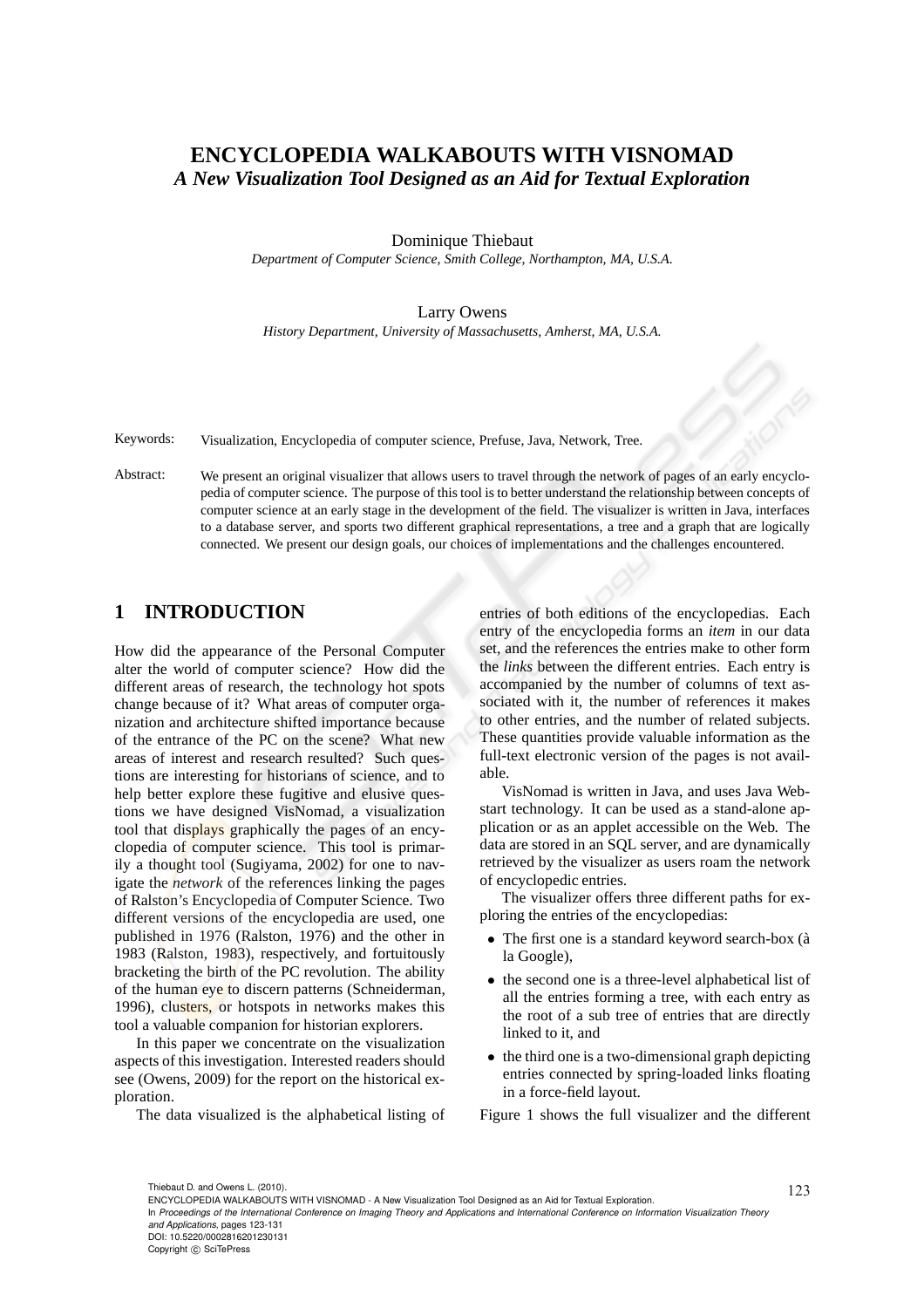

Figure 1: Visualizer window showing the entry for *Interrupt*, in a hierarchical tree on the left, the graph on the right, and the search bar at the top.

components.

In the next subsection we present our objectives for designing VisNomad. The subsection that follows presents similar and related visualization projects and highlights the differences with our approach.

#### **1.1 Design Goals**

Our design strategy is to create a system where the user's attention is taken logically top-down and from left to right, in a simple but effective "1, 2, 3" approach where continuity of cognition is maintained. We also want to follow Shneiderman's long recommended design guideline (Schneiderman, 1996) for effective visualization: "Overview first, zoom and filter, then details-on-demand."

The result should be a tool that sports Ware's stated objectives for effective information visualization systems, which are reworded in our context below.

- *Comprehension*: The visualization must provide the ability to comprehend how the 400 entries in the encyclopedia relate to each other, plus how they aggregate, cluster, and contribute to form a self-contained body of knowledge.
- *Perception*: The visualization must reveal properties of the relationships between computer science concepts that were not anticipated.
- *Quality control*: The visualization must make it easy to discover problems in the data. (This item is of lower priority for us, as the data set is fairly small and easy to validate.)
- *Detail + Context*: The visualization should facilitate understanding of small scale features in the context of the large scale picture of the data.
- *Interpretation*: The visualization supports hypothesis formation, leading to further investigation.

Finally, the aesthetics of the visualizer is an impor-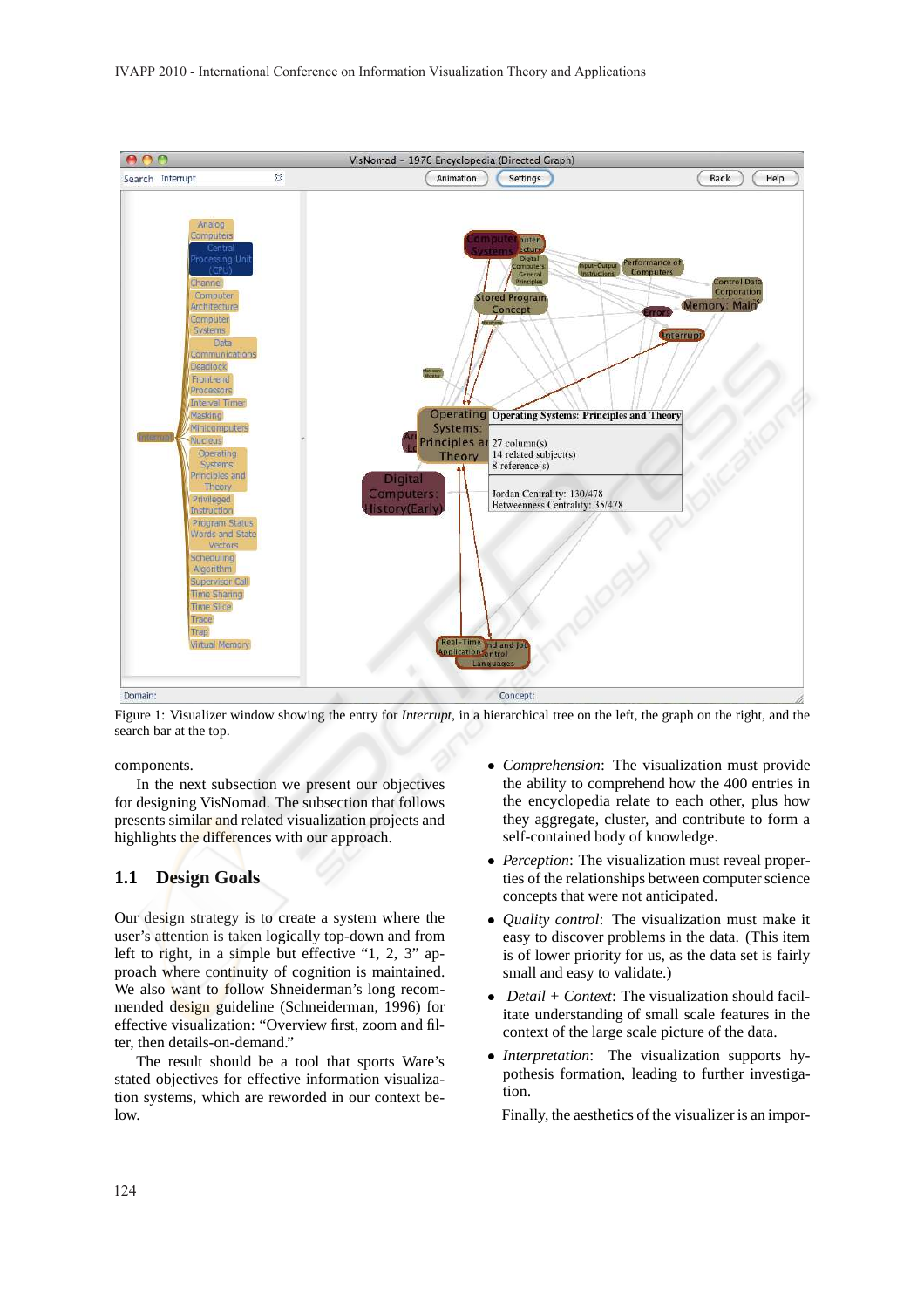tant component of its design (Sugiyama, 2002) and a guiding force during its conception.

## **1.2 Data**

The data are collected from Ralston's encyclopedias and consist of 476 entries linked by 2,333 references for the 1976 edition (Ralston, 1976), and 551 entries connected by 2,714 references for the second edition (Ralston, 1983) of 1983. For each entry we also have the number of columns of text it contains, the number of references made to other entries, and its number of related subjects.

## **1.3 Related Visualizations Projects**

A good survey of the various techniques of visualizations for graphs can be found in (Herman et al., 2000), and covers many of the types discussed here, including *force-field layouts*, *radial graphs*, and *tree-maps*.

A collection of documents connected to each other by explicit links, such as references, form a *Knowledge Management System* (Maier, 2007), also referred to as KM system, or KMS. An encyclopedia is a knowledge management system. According to Trier (Trier, 2005), a KMS can include up to four different types of knowledge entities: *process/activities*, *documents*, *individuals*, or *topics*. Our visualizer and its data fall in the category of a topics KMS. KM focusing on individuals and activities are refereed to as *social networks*, and many visualization tools have been developed and proposed in this area in recent years. *Ontologies* are also knowledge management systems, close enough to our effort to warrant our interest in visualization projects that target these systems.

Possibly the closest visualizing tool in spirits to our own is Jellyfish (Horn and Jenett, 2005). It is an unpublished **project** that has been recognized and documented by several Web aggregation services, such as Infovis-wiki.org, which specializes in cataloguing interesting visualization tools. The Jellyfish Website states that "[t]he project should be seen as an experiment, which deals with a dynamic interface. The purpose [is] to remove a static, conventional design and to achieve a playful interface." Written in Processing (Fry, 2008), the visualizer is open-source and allows the user to interact with various "blobs," or jellyfish, that float on the screen and represent different areas of the arts. Clicking on a jellyfish transforms it into a ring of nodes where each node represents an important artist or work of art in a given field. Each field is represented by a jellyfish. The artists or art works from a given field, when selected by the user, may become linked to other artists or art-works in other jellyfish, creating a growing network of connected blobs on the screen. Additional information about graphic elements is given in the form of pop-ups containing short text descriptions. While playful, smooth, and aesthetically pleasing, the visualizer can show only a small number of jellyfish on the screen. Furthermore the jellyfish can contain only a few tens of nodes and only explicitly selected relationships are visible, making the geography of the full network not easily understandable.

Several viewers presenting networks of words have also been proposed and are of interest to us. We select two representative examples, both designed for the Wordnet project (Fellbaum, 1998): the Visual Thesaurus, a commercial package, and Wordnet Explorer.

The Visual Thesaurus made by Thinkmap (Thinkmap, 2007) is a visualizer that allows users to specify a word in a search box, and in return displays a force-field laid out graph. The graph shows the word and its many derivations and definitions as nodes connected by edges representing semantic connections. The data mined by the visualizer are extracted from the Wordnet database (Fellbaum, 1998) at Princeton. Users interact dynamically with the graph, moving nodes around, and collapsing and expanding the graph at will, in a very fluid and intuitive way. Text boxes containing various definitions pop up when words are clicked. Thinkmap has also released several software development kits (SDK) to help users create similar visualization for her own data. Unfortunately both the visualizer and the SDK collection are available only on a commercial basis. Nevertheless, the Visual Thesaurus presents a polished interface and is a good example of an effective word-based visualization worth emulating.

Also mining Princeton's Wordnet database is Wordnet Explorer which "applies visualization principles to lexical semantics" (Collins, 2006). It is richer in its offering of visualization types than its many Wordnet-based counterparts, and allows users to use spring-loaded, force-field based layouts, animated radial graphs, and tree-maps to explore words and semantic associations. This richness of the visualizations reveals the difficulty of presenting in one visualization the intricacies of the relationship existing in the data.

Skillmap (Meyer and Spiekermann, 2006) is a KM system focusing on individuals, their skills, and showing their organization in a hierarchical structure. People and skills form nodes of a graph, and "who-knows-who" and "who-knows-what" relationships form the edges between the nodes. The goal of this tool is for managers to discover through visual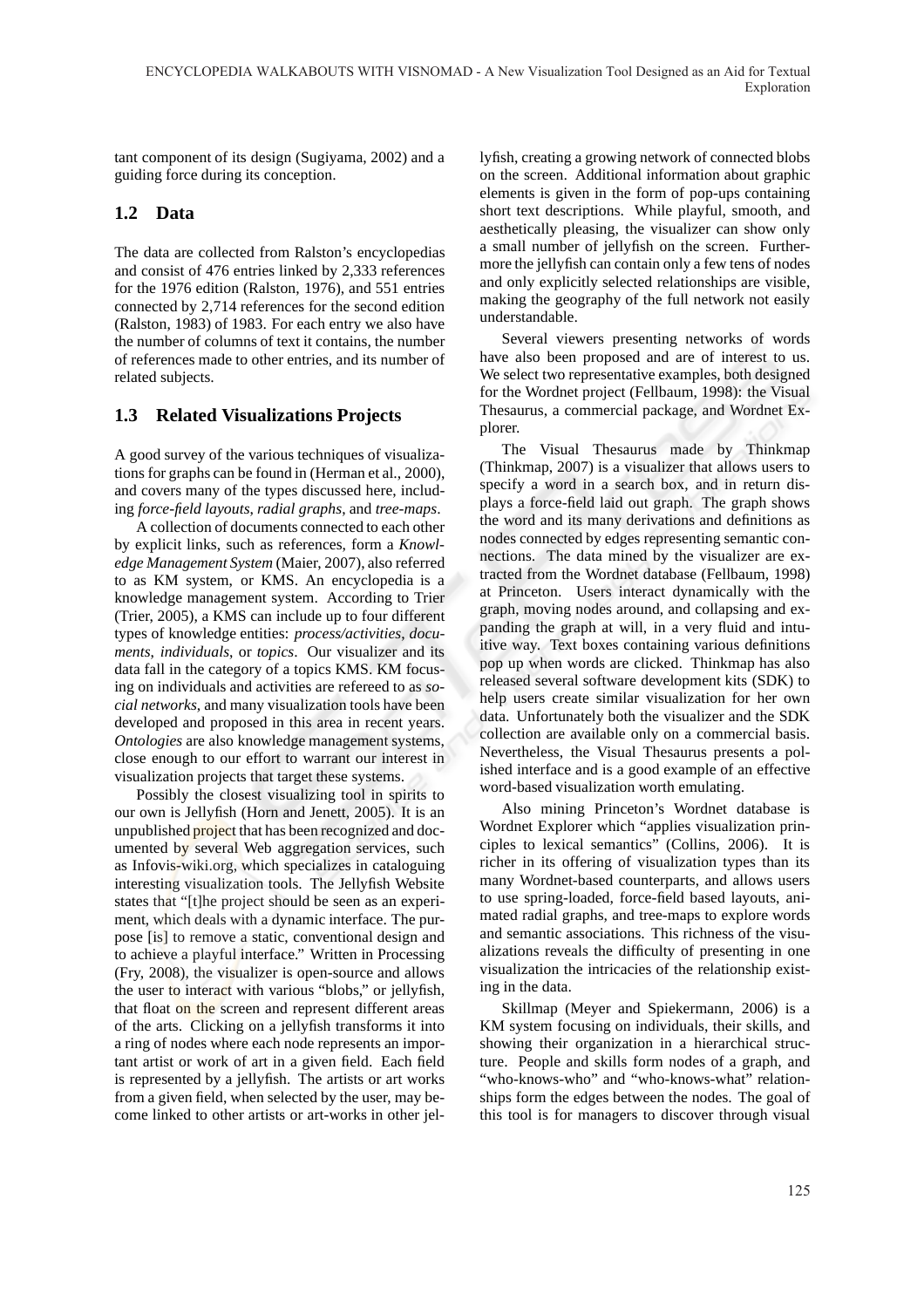means possible parallel developments in the same organization. The choice for displaying the network of individuals is also a spring-loaded force-field laid out graph. The interface is smooth and playful, and written in Java using the Prefuse tool kit (Heer et al., 2005).

Possibly the most versatile, do-it-yourself visualization system available today is IBM's Many Eyes (Viegas et al., 2007), which is a project aimed at creating out-of-the-box Web-based visualizations that can be used by researchers to explore data sets in many different visual forms, with the least amount of programming. "The goal of [Many Eyes] is to support collaboration around visualizations at a large scale by fostering a social style of data analysis in which visualizations not only serve as a discovery tool for individuals but also as a medium to spur discussion among users." Many Eyes is a successful attempt at making visualizing data a simple task for researchers, and many variants of visualizations are available. Unfortunately, Many Eyes does not allow the integration and linkage on one page of several different visualizations of the same data set, which is a feature we are pursuing for our visualizer.

Finally, we mention *word trees* (Wattenberg and Viegas, 2008) as an example of a hierarchical expression of a collection of words or sentences linked together, visually close to our vertical tree representation of the links between the encyclopedia entries. The algorithmics needed for Visnomad is simpler, as the tree depth is fixed for all entries, while that of word trees is not, as the trees represent prose.

While all these different projects are rich in features we seek, none offers a full set of the ones we require: open-source code, smooth integration of different views of the data in a linked fashion, and Web deployment.

We cover our implementation of VisNomad in the next section, and continue with a section on validation. We conclude the paper with projected enhancements for the visualizer.

## **2 THE GRAPHICAL USER INTERFACE**

VisNomad is written in Java and makes extensive use of the **Prefuse** tool kit, which we have chosen for its wide grass-root adoption in many visualization projects, and the richness of data representations it offers, including graphs, force-field layout, *fish-eye views*, trees, *radial graphs* and *tree-maps*. Also important for its adoption is its open-source distribution policy, and the Java platform which makes it possible to deploy as an applet on the Web, or as a stand-alone application compatible with all three major computing platforms.

Our visualizer's main window is divided into two areas, as depicted in Figure 1, one vertical, on the left-hand side, containing a tree, and one more wide than tall, on the right-hand side, containing a twodimensional graph of the network of entries. The tree is three-levels deep. Its root is a single point, representing the whole encyclopedia, and all the level-one nodes, its children, form the alphabetical list of all the entries in the encyclopedia. Each entry is in turn the root of a sub-tree containing the alphabetical list of the entries that either reference this root, or that are referenced by this root, a concept we revisit in a later paragraph.

Representing the encyclopedia as a vertical alphabetical list (tree) responds to a natural aspiration for humans to understand and navigate a collection of terms, and has been suggested by Sugiyama as a structural rule (Sugiyama, 2002) that should be adopted for data visualization of this type of information.

The tree and the graph provide collaborative and coordinated views for the user. The tree can be expanded or reduced at will, while entries selected in the tree can be made to appear in the right panel at the center of a network showing all their direct neighbors, as Figure 2 illustrates.

Our goal is to provide users with intuitive and logical paths of exploration in a way not practically possible with the printed encyclopedia itself. One approach enables users to search for a particular key word, reduce the tree to only the subtrees containing that keyword, and explore any of the visible entries in their network environment. Another approach allows users to start exploring the encyclopedia by reading the vertical alphabetically organized entries, reduce the tree to only the sub-tree of interest and then display the graph equivalent to the sub-tree. These two modes of exploration requires the user's focus to move from top to bottom, and then left to right, in a logical and intuitive manner.

Smooth animation accompanies the collapse and extension of the trees, as well as the organization of the graph, including zooming in and out, preserving continuity of cognition.

We now describe the different features of the visualizer, starting with the data encoding.

#### **2.1 The Data**

Each encyclopedia is stored in its own database in the form of the *adjacency matrix* of the directed graph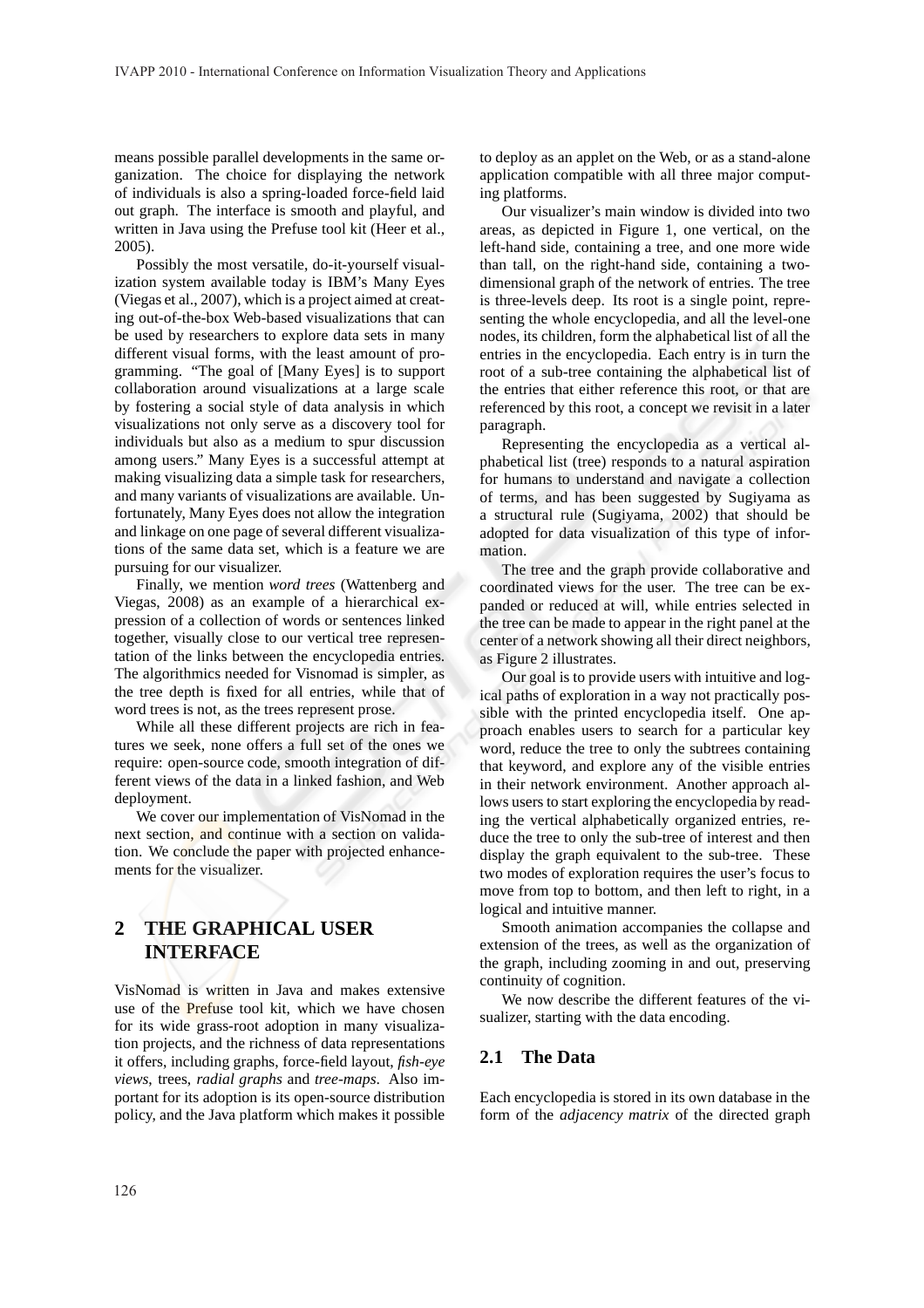ENCYCLOPEDIA WALKABOUTS WITH VISNOMAD - A New Visualization Tool Designed as an Aid for Textual Exploration



(a) Selecting "Interrupt" in the tree.



(b) Collapsed tree, and expansion of network of entries centered around "Scheduling Algorithm."

Figure 2: Transitioning left to right: the user selects an entry in the tree, and expands it into a network.

created by all the entries as nodes, and all the references between entries as *edges*.

#### **2.2 Three-level Tree**

The user can peruse the tree by adjusting a vertical slider, and can select one particular sub-tree, rooted at one of the entries. The leaves of the sub-tree contain not only the entries referenced by the root of the sub-tree, but also the entries referencing that root. We have found through experimentation that discovery is facilitated when we remove the direction from the referencing action. For example, if the *Central Processing Unit* page references the *Interrupt* page, and if in turns *Interrupt* references *Deadlock*, then both *Central Processing Unit* and *Deadlock* will be listed as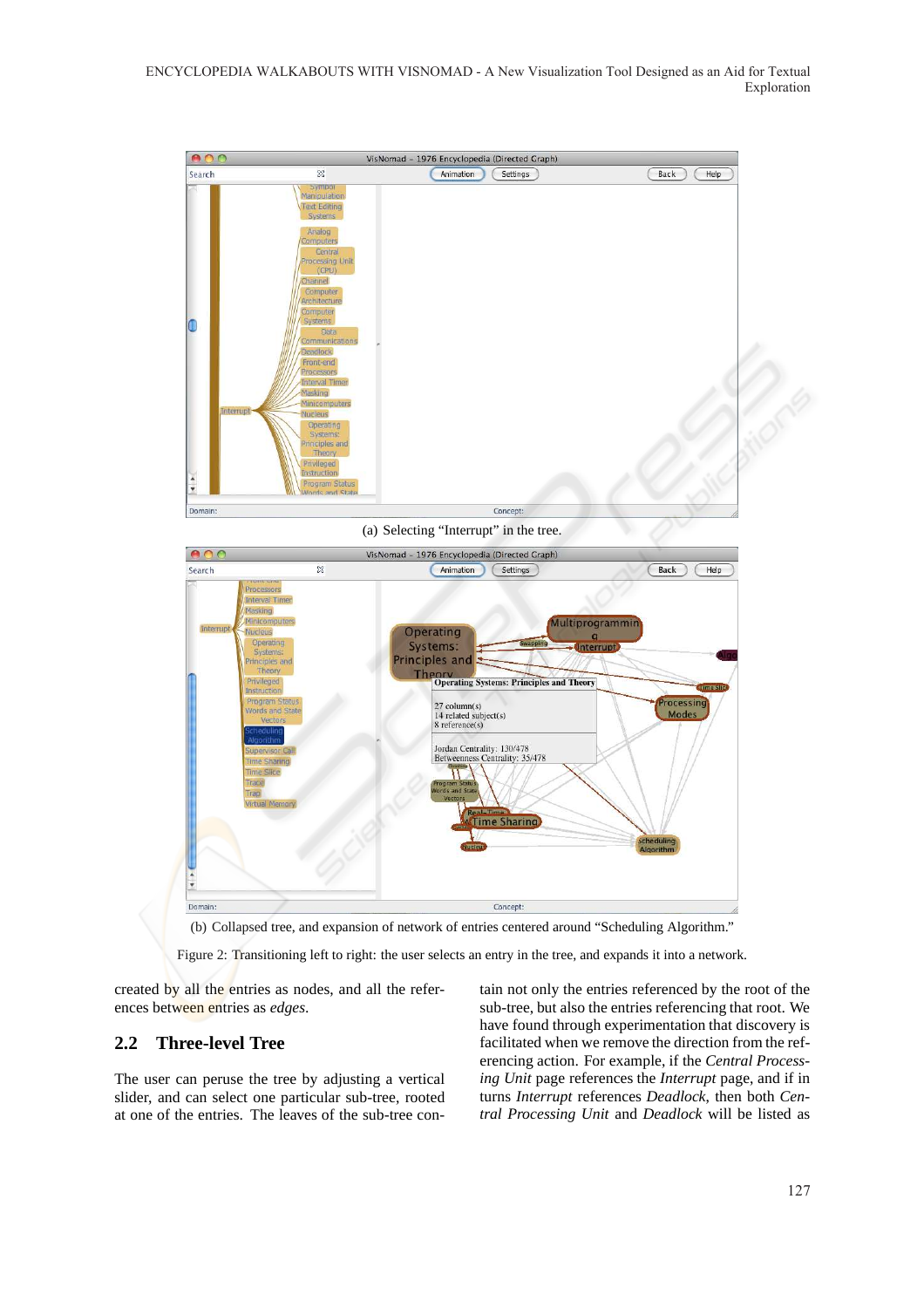

(a) Full Tree (b) Collapsed Tree

Figure 3: Left: the tree as first presented to the user. Right: once the user clicks on one of the children of the *interrupt* entry.

children of *Interrupt* sub-tree.

When the user enters a keyword in the search bar, all the subtrees that do not contain the keyword are eliminated, leaving only subtrees that contain the keyword, either in the root or leaf entries. All the actions pertaining to operations intrinsic to the tree are performed with the left mouse button.

The right mouse button is used to expand a node of the tree into a spring-loaded graph layout in the right panel of the window. Note that the above remark about *Interrupt*, *Central Processing Unit*, and *Deadlock* is true here as well, as the graph is directed. The graph created is fully interactive, allowing users to:

- zoom in and out of the graph,
- move the graph around,
- zoom the graph to fit the window,
- move nodes around to untangle the graph,
- click on nodes to automatically add all their missing neighbors as new nodes, and
- backtrack through the history of node expansion to return to a previous state of the graph.

Most of these features are leveraged and adapted from the Prefuse tool-kit which provides many algorithms for these graphic manipulations.

The visual identification of community structures in the data is effectively enhanced by the resulting tool.

#### **2.3 Visual Attributes**

Several visual attributes adorn the nodes of the tree and of the graph. For the tree nodes, we use two different colors for the border of each box surrounding the entry and for the inside of the box. The border color is used to identify nodes that may contain keywords, or that have been visited by the user. The inside color is taken from a gradient of colors representing the *betweenness centrality* (Dekker, 2008) of each node in the network, with darker colors corresponding to more central nodes, and lighter colors for peripheral nodes. The border color is used to identify the nodes that have been visited, creating a visual path of the exploration. Nodes also temporarily change border color when they happen to be the node currently under the mouse pointer, or any one of the direct neighbors of that node. Highlighting the direct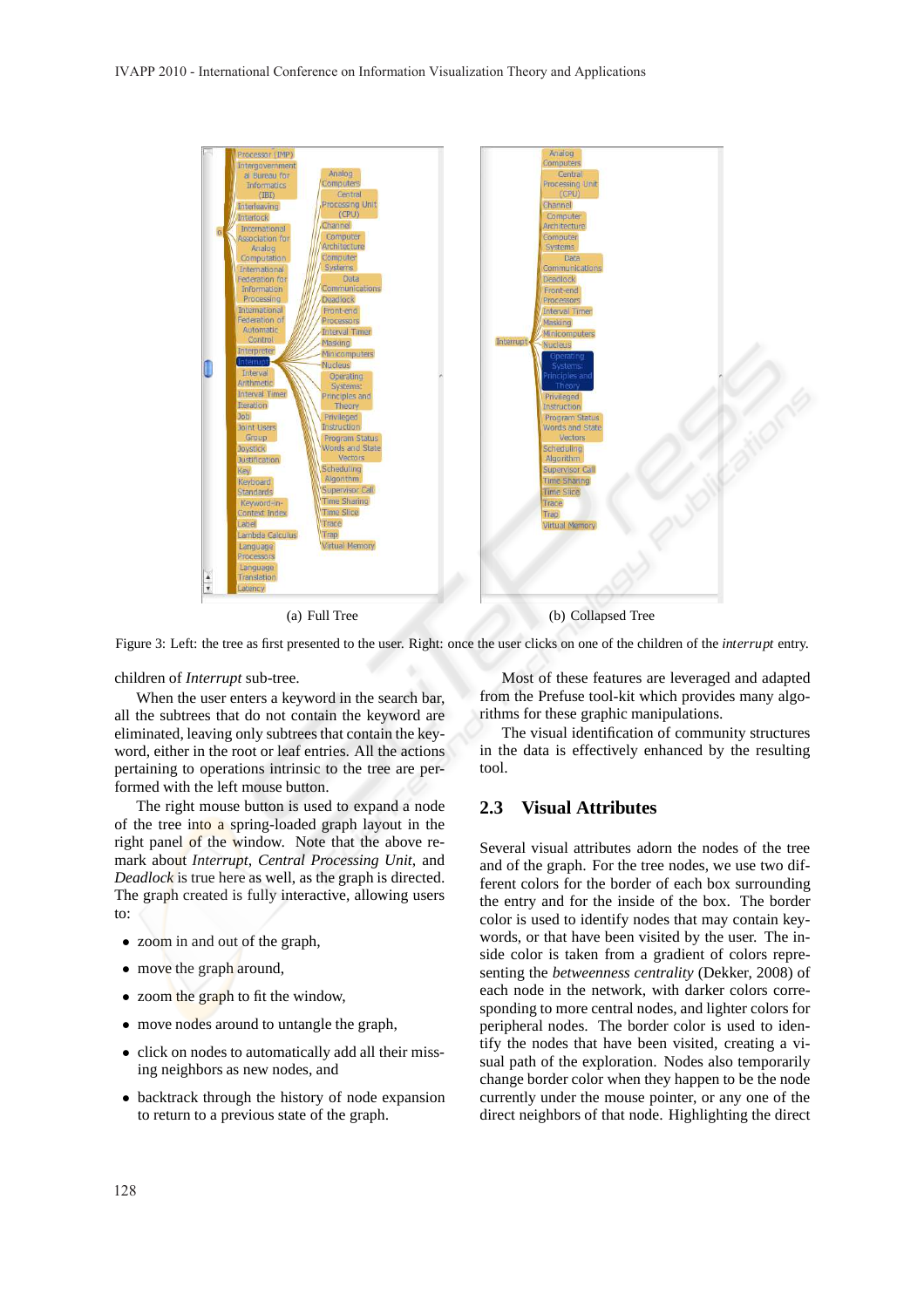neighborhood of a node of interest is an effective way of identifying neighborhoods.

Another visual attribute controls the size of each node of the graph. Sugiyama's *semantic rule* (Sugiyama, 2002) sets the size of the nodes to reflect the number of direct neighbors it has, that is the number of encyclopedia entries that reference it directly, or the number of entries it references. With Visnomad we use the out-degree of each node to control the size of each node, indicating directly by its size whether the entry lists many related-subjects in its text.

Finally we mention *backtracking* as a feature of the visualizer that was requested by users. Backtracking allows users to "undo" their last node-expansion operations in reverse order (LIFO) of trigger. A *stack* is used to keep track of the state of the graph at various points of the exploration.

#### **2.4 Database Connectivity**

Prefuse supports very simple database connectivity. However, because of strict security issues, Java applications are extremely restricted in the way they access remote resources, such as databases. Such access requires the use and complex setup of certificates, which we find prohibitive for our purpose. Instead we use a Php *tunnel*, i.e. a Web page in Php that acts as a CGI script to obtain data from the database. The Java engine passes Web access requests generated by the visualizer to the CGI script, and receives back tables containing entries and links that are rendered as subtrees or sub-graphs. Masquerading the access to a remote database as a simple access to a Web URL is effective and fast. Each of Ralston's encyclopedias is stored in its own database, the name of which is either passed to the applet as a parameter embedded in the host Web page, or selected at start up. Other parameters are passed to the visualizer from the host Web page, including the color scheme used for rendering the different data attributes.

In the next section we present an evaluation of our visualizer.

# **3 EVALUATION**

The constantly evolving and self-adjusting spring embedded visual layout is pleasing to interact with, and has been shown in published research to receive positive feedback from users (Meyer and Spiekermann, 2006) (Meyer et al., 2005).

One of the computing limitations is the time complexity of force-based layouts. For a graph of *N* nodes connected by *E* edges, the time complexity is  $O(N \ln N)$  or  $O(E)$ , whichever is greater, making the display of large graphs of more than a few hundred nodes impractical and jittery, since animation is used and many frames are displayed per second. Fortunately, the distance filtering feature we have implemented allows the user to explore large graphs while showing only a subset of it on the screen, and, overall, we have found that long exploration of the graph remains a pleasant operation for the user.

## **3.1 Using the Visualizer as an Historical Tool: Example and Perspective**

In this section we report in the use of the tool by its intended user: a historian. The data reported is subjective, and limited mostly to one individual's exploration, as well as the presentation of the tool at professional meetings of the society of historians of science, most recently (Owens, 2009).

Historians are fascinated by the origins of the personal computer. Given the fact that our understanding of its origins is influenced by our current vantage point (In some sense we cheat in knowing the end of the story!), we decided to use the first two editions of Anthony Ralstons authoritative Encyclopedia of Computer Science and Engineering to explore the intellectual landscape of computer science at a time when the PC was just emerging. The first edition of 1976 appeared when virtually no PCs existed, the second edition of 1983 two years after the appearance of the IBM Personal Computer and the beginning of a period of dramatic growth.

In principle, it seemed possible to acquire a sense of the disciplinary "lay of the land" by reading both editions cover to cover, taking note of the "Related Subjects" listed at the head of each entry. Linkage groups the near neighborhoods of especially interesting entries were even sketched by hand in this initial exploration. It became apparent, however, that exploration of any depth –to second- and third-order neighborhoods and beyond– was practically impossible without digitization and the assistance of sophisticated visualization techniques. The development of VisNomad made it possible not only to visual these further neighborhoods, but to "walk around" the entire virtual space of these two encyclopedias in a lively and convenient manner that reveals unanticipated perspectives and helps unravel the tangled web of associations that defined the intellectual landscape of computing in the 70s and 80s.

Results of this initial reconnaissance have been encouraging and surprising. In spite of its status as one of the great inventions of the modern age, in the company of Watts steam engine, Edisons incandes-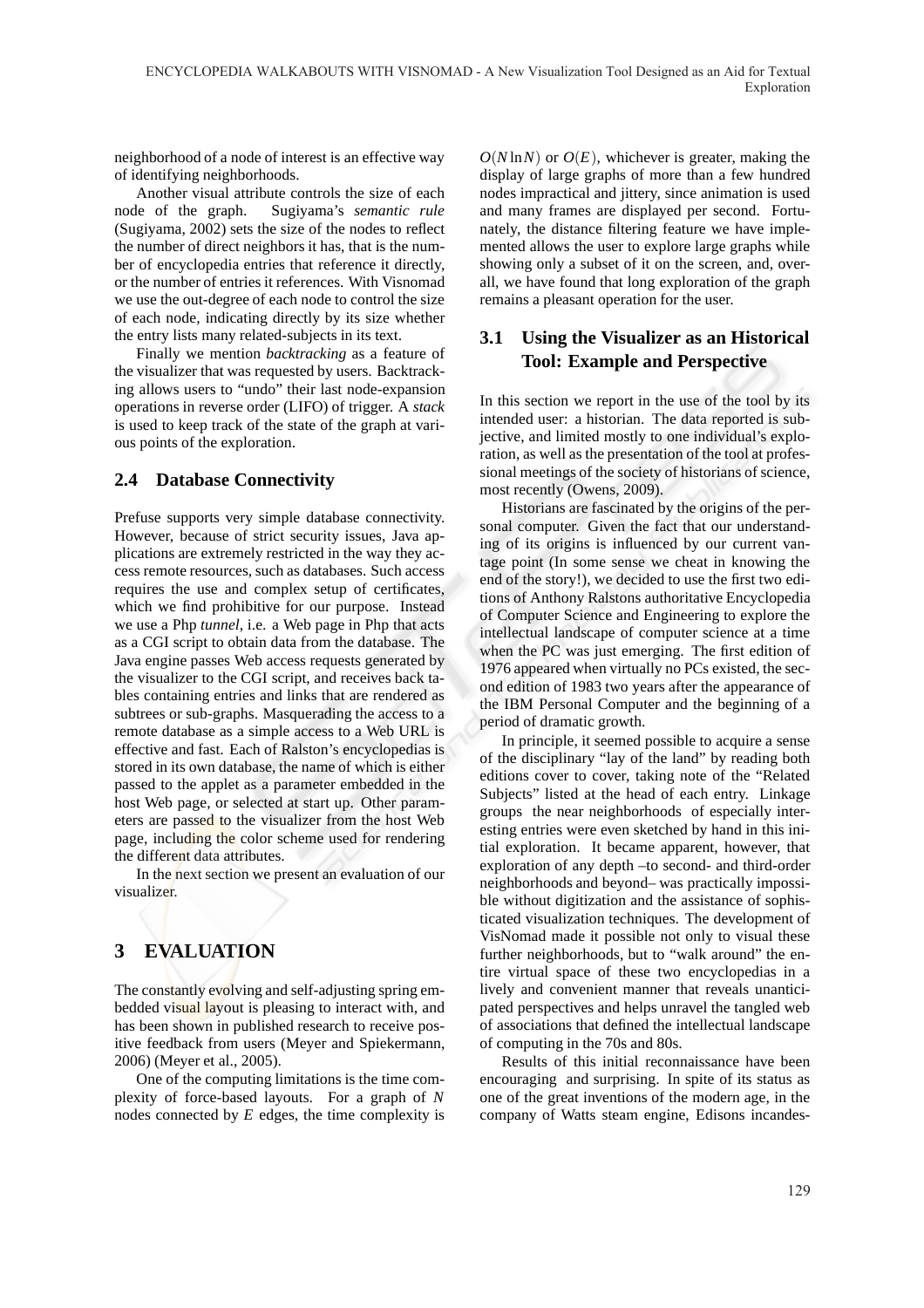

Figure 4: A historian takes a walkabout from Interrupt to Input/Output Devices, traversing the universe of Computer Architecture.

cent lamp, and the transistor of Bardeen, Shockley, and Brattain, the PC of recent accounts was nowhere to be found. What we did find in our promenades is not the mythical Great Invention or its associated Great Inventor, but a diffuse and growing fascination with machines that were becoming smaller, more powerful, mobile, and user-friendly serving as increasingly intelligent nodes in larger, more elaborate networks.

This somewhat surprising observation, based on the virtual exploration that VisNomad has made possible, suggests an alternative to the master narrative that currently organizes much computing history. This is a machine-based account that starts with Babbage and his Analytical Engine, proceeds to Holleriths punched-card machinery and IBMs office equipment, before passing on to the stars of the story, World War Twos ENIAC and its machine progeny EDVAC, Univac, and a growing family of mainframes, minis, micros, and, eventually, the personal computer. The problem with this master narrative is two-fold: first, it ignores the fact that the ideas and technologies relevant to personal computing were widely-diffused in the community; and, second, it leaves time sharing, the Arpanet, Internet, and World Wide Web awkwardly positioned on the margins of the central story.

An alternative account would take its cue from James Benigers *The Control Revolution* (Beniger, 1986) and focus on the evolution of technological systems and networks, beginning with the telegraph, the railroads, the emergence of universal power systems like Chicagos Commonwealth Edison at the beginning of the 20th century, AT&Ts national telephone network, and the SAGE air defense system of the early Cold War. Within this alternative narrative and its ramifying networks–from WANs to LANs and the computerization of office systems, the awkwardness of the master narrative disappears and the "PC" reappears as a small, smart, and convenient node, a coherent part of a larger story.

## **4 CONCLUSIONS**

We present an original attempt at investigating history through visualization of the interrelationship that exist between the entries of an encyclopedia. The exploration is supported by an interactive and dynamic visualization written in Java. Users are presented with two different means of perusing the entries, one hier